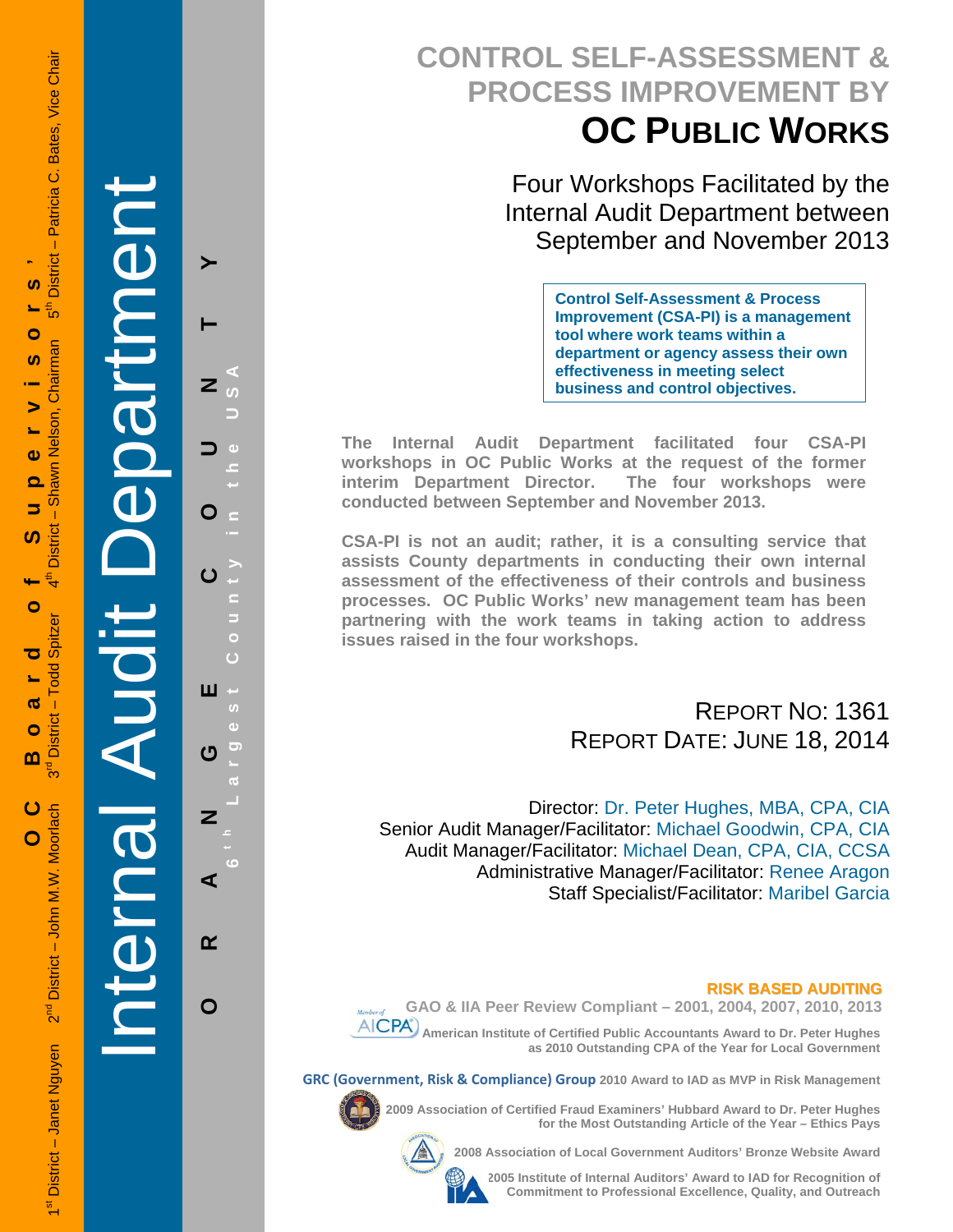

#### *GAO & IIA Peer Review Compliant - 2001, 2004, 2007, 2010, 2013*

*Providing Facts and Perspectives Countywide* 

#### **RISK BASED AUDITING**

| <b>Dr. Peter Hughes</b> | Ph.D., MBA, CPA, CCEP, CITP, CIA, CFE, CFF, CGMA     |
|-------------------------|------------------------------------------------------|
| Director                | Certified Compliance & Ethics Professional (CCEP)    |
|                         | Certified Information Technology Professional (CITP) |
|                         | Certified Internal Auditor (CIA)                     |
|                         | Certified Fraud Examiner (CFE)                       |
|                         | Certified in Financial Forensics (CFF)               |
|                         | Chartered Global Management Accountant (CGMA)        |
|                         |                                                      |

E-mail: peter.hughes@iad.ocgov.com

**Michael J. Goodwin CPA, CIA** Senior Audit Manager

**Alan Marcum MBA, CPA, CIA, CFE** Senior Audit Manager

 $\overline{a}$ 

#### **Hall of Finance & Records**

12 Civic Center Plaza, Room 232 Santa Ana, CA 92701

Phone: (714) 834-5475 Fax: (714) 834-2880

To access and view audit reports or obtain additional information about the OC Internal Audit Department, visit our website: www.ocgov.com/audit



 **OC Fraud Hotline (714) 834-3608**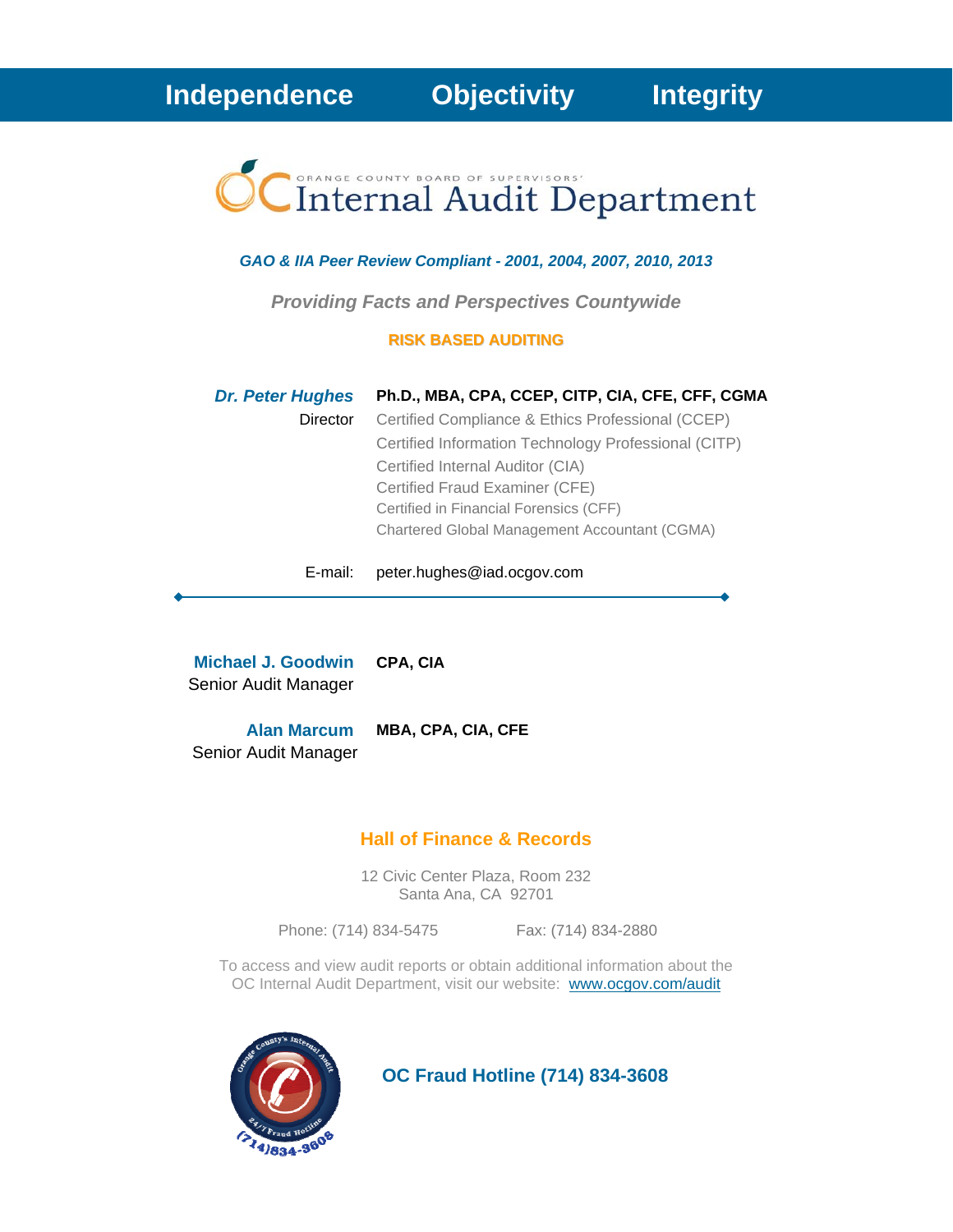

# **Transmittal Letter**



- **Report No. 1361 June 18, 2014 TO:** Shane Silsby, Director OC Public Works **FROM:** Dr. Peter Hughes, CPA, Director Internal Audit Department
	- **SUBJECT:** Control Self-Assessment & Process Improvement by OC Public Works

At the request of the former OC Public Works Interim Director, we have completed our facilitation of a Control Self-Assessment & Process Improvement (CSA-PI) by OC Public Works (OCPW). We conducted four CSA-PI workshops with OCPW employees, supervisors and managers between September and November 2013. The **Control Self-Assessment & Process Improvement Report** is attached.

The CSA-PI process was approved by the Audit Oversight Committee on April 27, 2011, with the understanding that the impressions and perspectives captured in the workshop summaries would be retained exclusively by those elected officials who requested a CSA-PI. It was further understood that: 1) the Internal Audit Department would provide a draft workshop summary to the County Executive Office (CEO) for those departments and agencies reporting directly to the CEO; 2) the Internal Audit Department would follow up on any internal control weaknesses or issues identified in the workshop in the manner they deemed warranted; and 3) the Internal Audit Department would provide a summary notice of completion in the format and with the content contained in this Control Self-Assessment & Process Improvement Report.

Each month I submit an **Audit Status Report** to the Board of Supervisors (BOS) where I detail any critical or significant audit findings released in reports during the prior month and the implementation status of audit recommendations as disclosed by our Follow-Up Audits. Although the CSA-PI process is not considered an audit, this report will be included in a future status report to the BOS.

#### **Attachments**

Other recipients of this report are listed on the **Control Self-Assessment & Process Improvement Report** on page 5.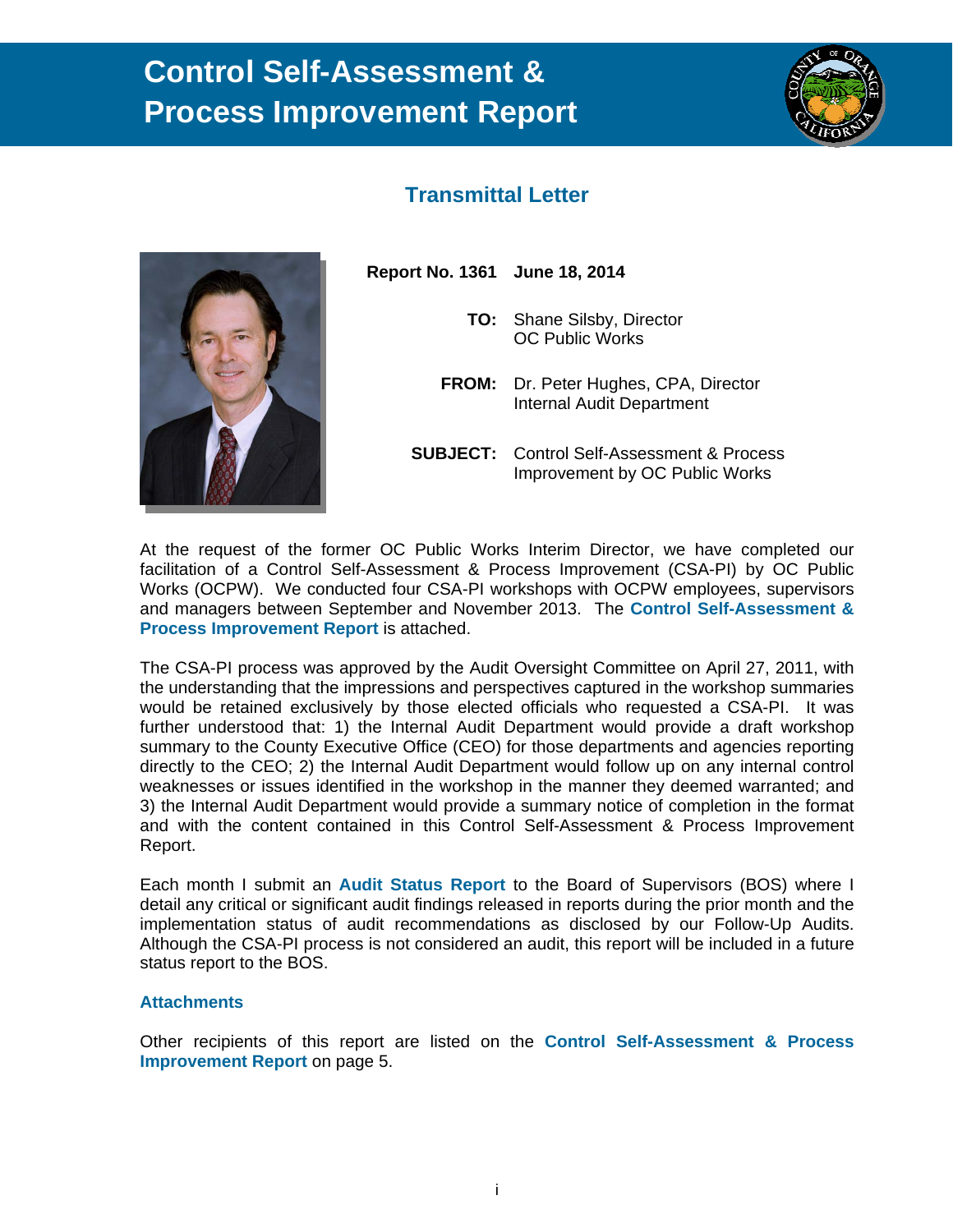

### *Control Self-Assessment & Process Improvement by OC Public Works Report No. 1361*

**Four Workshops Conducted between September and November 2013** 

| <b>Transmittal Letter</b>                                       |   |
|-----------------------------------------------------------------|---|
| <b>Control Self-Assessment &amp; Process Improvement Report</b> |   |
| <b>Overview and Purpose of CSA-PI</b>                           | 1 |
| <b>Workshop Impressions</b>                                     | 3 |
| <b>Results</b>                                                  | 3 |
| <b>CSA-PI Teams' Evaluation</b>                                 | 4 |
| <b>Some Team Comments</b>                                       | 4 |
| <b>ATTACHMENT A: Control Self-Assessment/Process</b>            |   |
| <b>Improvement Workshop Overview</b>                            | 6 |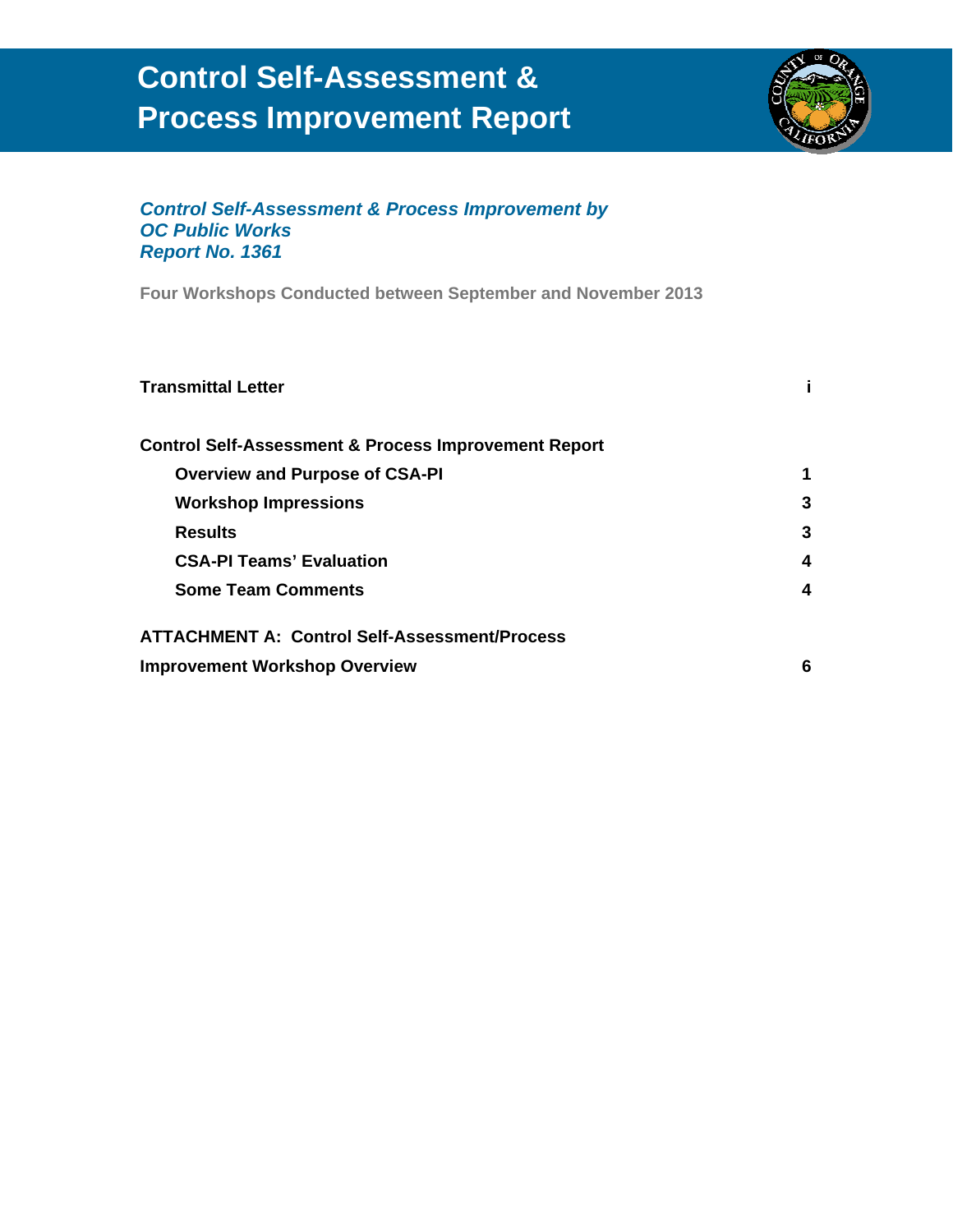

#### **Report No. 1361 June 18, 2014**

- TO: Shane Silsby, Director OC Public Works
- FROM: Dr. Peter Hughes, CPA, Director Internal Audit Department

tee Aughes

SUBJECT: Control Self-Assessment & Process Improvement By OC Public Works

#### **OVERVIEW AND PURPOSE OF CSA-PI**

As requested by the former OC Public Works Interim Director, we provided facilitation of four Control Self-Assessment & Process Improvement (CSA-PI – formerly referred to as CSA) workshops in OC Public Works (OCPW). The primary purpose of CSA-PI is to help teams assess their effectiveness in meeting select departmental business and control objectives. We conducted four workshops including employees from Operations & Maintenance, OC Engineering, OC Facilities and Administration.

In order to ensure workshop participants are comfortable providing assessments that may be critical of existing processes and procedures, the Internal Audit Department uses anonymous voting technology to capture the participants' perceptions regarding the effectiveness of resolving internal conflicts, promoting and supporting teamwork, establishing achievable goals, measuring performance, empowering employees, providing recognition, inviting employee comments and suggestions, communicating expectations, sharing financial and operational information, and training and developing staff.

CSA-PI workshops have three fundamental purposes. **First**, the workshops provide the teams with a formal process for self-evaluation. This process addresses strengths and obstacles that impact the teams' ability to achieve their objectives and to decide upon appropriate action. **Second**, the Internal Audit Department prepares a draft summary of results of the workshops that provides a basis for upper management to evaluate the control environment within their department. **Last**, the process provides a methodology for participants to apply these workshop principles and dynamics in the workplace by identifying problems and obstacles, and developing action plans to address concerns and build upon strengths. Participants are encouraged to communicate openly, identify concerns, and collaborate in deciding on appropriate actions.

The Internal Audit Department serves primarily as workshop facilitators and not auditors. This process is based on the consensus of impressions, comments, opinions, and perspectives of the workshop teams and is not "audited or validated" by the Internal Audit Department. Nevertheless, we find that the workshop results provide useful insights regarding the status of OCPW's control environment. Also, the Internal Audit Department will follow up on any internal control weaknesses or issues identified in the workshops in the manner they deem warranted.

#### **CSA-PI Highlight**

The Internal Audit Department facilitated four Control Self-Assessment & Process Improvement workshops in OCPW.

Each workshop was attended by managers, supervisors and staff from Operations & Maintenance, OC Engineering, OC Facilities and Administration. Each team assessed their department's effectiveness in meeting its business and control objectives.

CSA-PI is a consulting service to assist County departments assess the effectiveness of their business processes.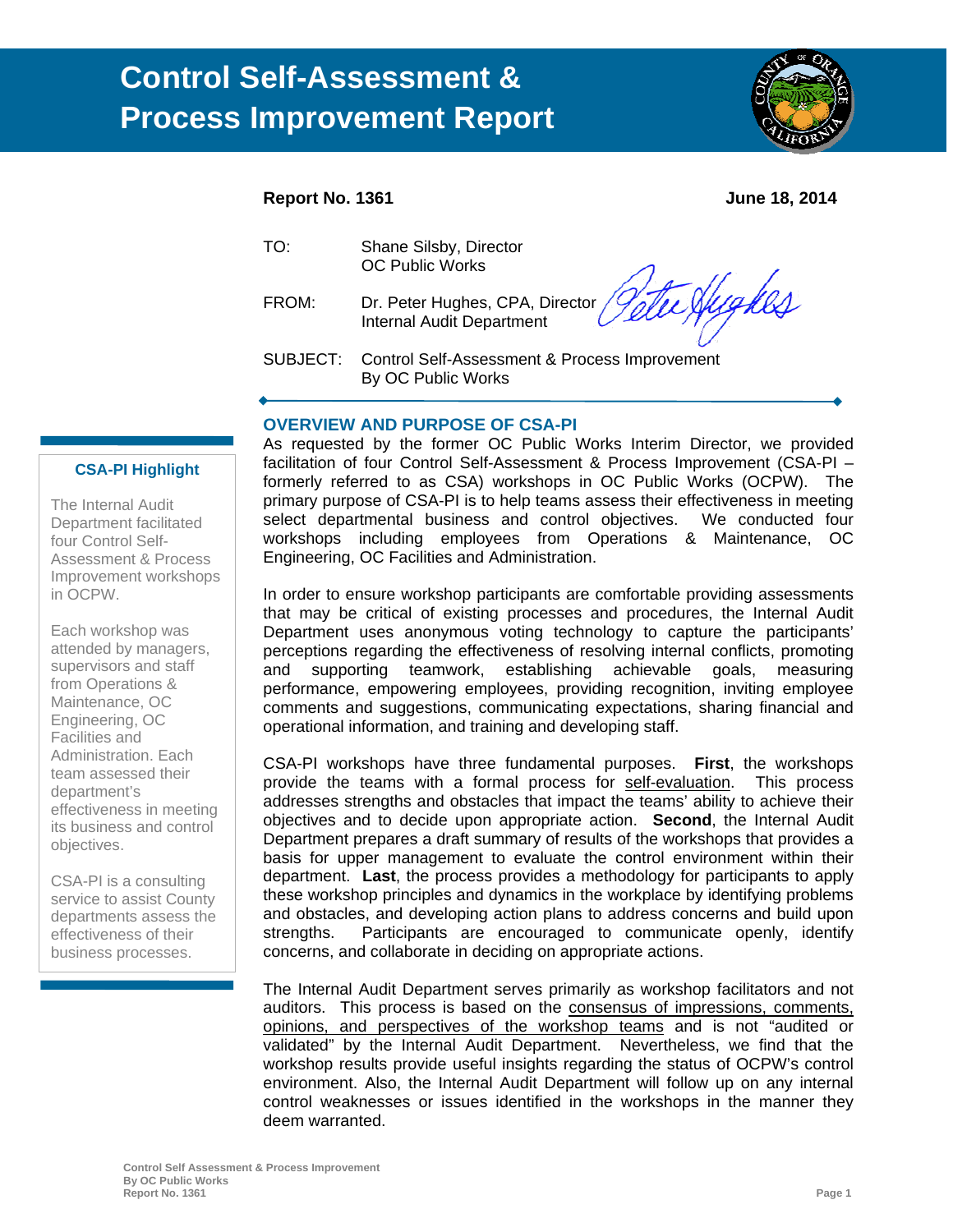

**Control Self-Assessment & Process Improvement** is a process where managers and employees of a unit led by trained facilitators (Internal Audit Department) come together to discuss the strengths and concerns impacting their ability to accomplish their objectives. Workshop participants, using anonymous voting technology, vote on a series of **51 statements in 11 categories of control elements** (see Attachment A). The statements are used to assess business operations and help both the participants and management focus on common business objectives and controls.

The categories presented to the group for voting and discussion are:

Values & Beliefs **Information** Team Environment & Responsibilities Skills & Knowledge Communication & Relations Rewards & Recognition Setting Team Objectives Control Activities **Resources** 

Planning & Risk Assessment Monitoring, Learning & Managing Change

The teams are asked to vote anonymously on whether they agree or disagree with the 51 statements. The voting is on a scale of 1 through 7, with 1 corresponding to "disagree strongly" and 7 corresponding to "agree strongly."

For example, one statement under the category "Skills & Knowledge" reads: "I am able to provide the quality of work that is necessary to meet our objectives." After the participants voted on this statement, graphic results were instantly displayed showing the results similar to the **sample** graph below:



After viewing the results of their voting, comments are shared and recorded relating to strengths, concerns, and possible actions to be taken to address the issues raised in the statements. The impressions and perceptions reflected in the statements are used by management to stimulate further discussions with the objective of revising, enhancing or improving controls, processes and managerial issues identified.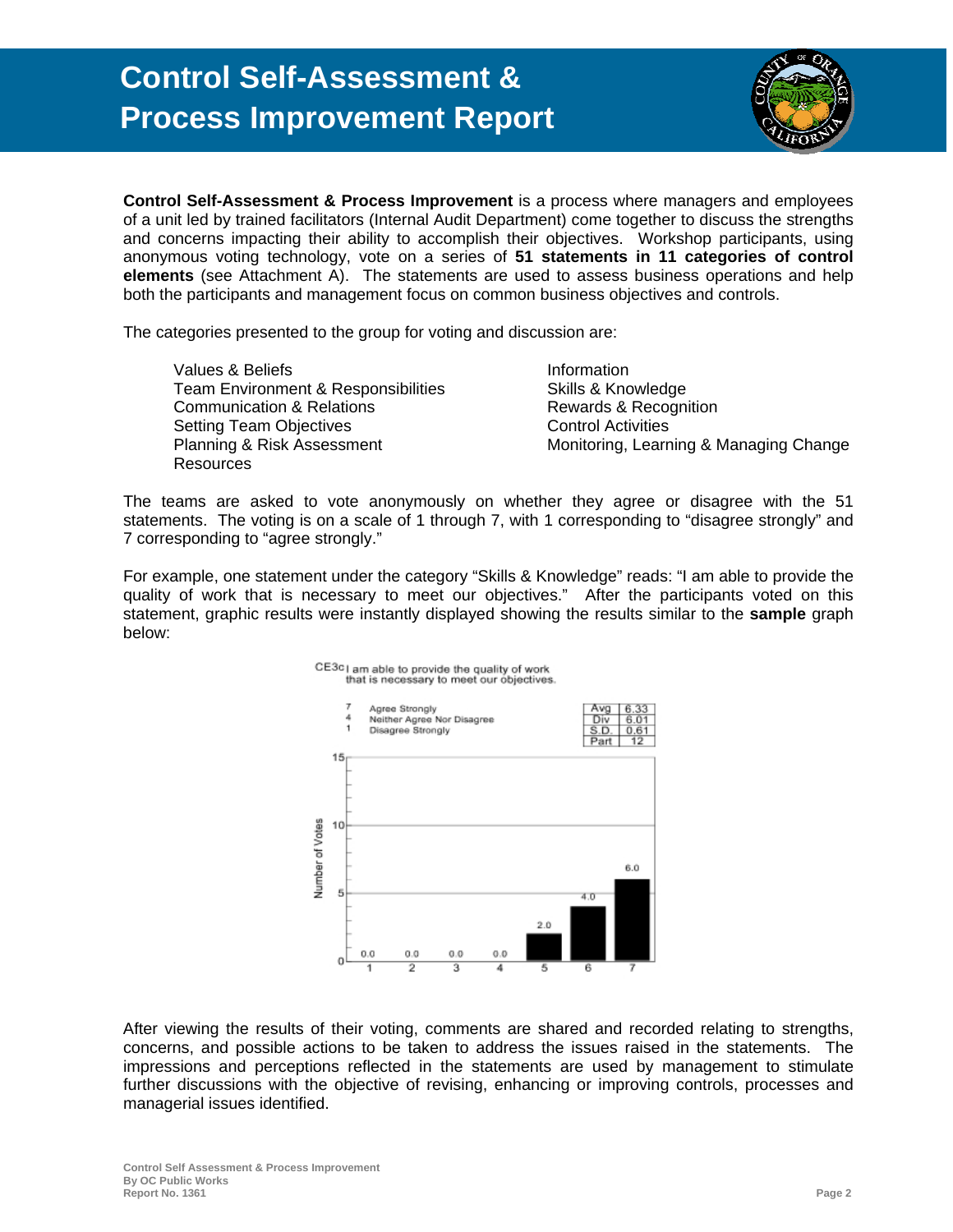

#### **WORKSHOP IMPRESSIONS**

CSA-PI workshop results are based on the consensus of impressions, comments, opinions, and perspectives of the workshop teams. The benefit of the workshop is to get issues out so management and the team participants can evaluate, research, clarify, and ultimately verify the observations expressed. Management responds by working with employees and developing concrete corrective actions that the workshop team and management determine have validity to pursue. CSA-PI is a multi-step process: **First**, the Internal Audit Department acts as facilitators to flush out strengths and concerns from the participants in meeting department objectives. **Second**, management and the teams evaluate the workshop results. **Third**, management and the team develop concrete corrective actions in an action plan. Management implements the action plan and ensures they are provided to workshop participants and to all employees. **Last**, the Internal Audit Department will pursue any control concerns that come out of a CSA-PI workshop, either through a separate audit, or discussions with management as considered warranted.

#### **RESULTS**

After completion of the workshops, each team began working with OCPW management to prepare an internal Action Plan addressing the higher-priority issues brought forward during the workshops. Action Plans were received from Operations & Maintenance and OC Facilities. A new Department Director was appointed to OCPW as we were conducting the workshops. We met with the new Director and Executive Management team, discussed the progress made by OCPW, and recognized they had addressed the more significant issues. Due to the change in Executive Management, OCPW will complete Action Plans for OC Engineering and Administration next fiscal year.

The following were the key strengths and concerns identified in the workshops:

#### **Strengths & Successes:**

- 1. Skills, Knowledge and Experience. OCPW staff and management possess the necessary education, skills, and knowledge to accomplish their objectives. Several staff have more than 20 years of County and/or public works experience.
- 2. Strong Teamwork. OCPW has effective teamwork, collaboration and communication within the divisions (Operations & Maintenance, OC Facilities, OC Engineering and Administration). Employees help each other in their respective divisions to achieve their objectives.
- 3. Dedicated Staff Who Enjoy Their Work and Meet Objectives. OCPW staff are dedicated to their jobs, enjoy their work, and meet their objectives despite the many obstacles they face. Several staff expressed passion for providing high-quality customer service.

#### **Concerns & Challenges:**

- 1. Staffing Levels. OCPW staff expressed concerns regarding lack of adequate staffing levels. Employees were concerned that the large number of vacancies were impacting their service levels and also impacting the amount of preventative maintenance being performed throughout the County.
- 2. Leadership. Participants were concerned regarding frequent management changes in the department. Morale has been impacted by the events surrounding a former high-ranking employee. Some staff were concerned that leadership had not established a clear mission, vision, goals and objectives.
- 3. Resources. Staff expressed concern regarding other resources. Losing the ability to take home vehicles has resulted in a loss of productivity. In addition, participants cited the inability to make quick purchases when out in the field which negatively impacts efficiency. Team members also felt that field technology could be better utilized via mobile devices.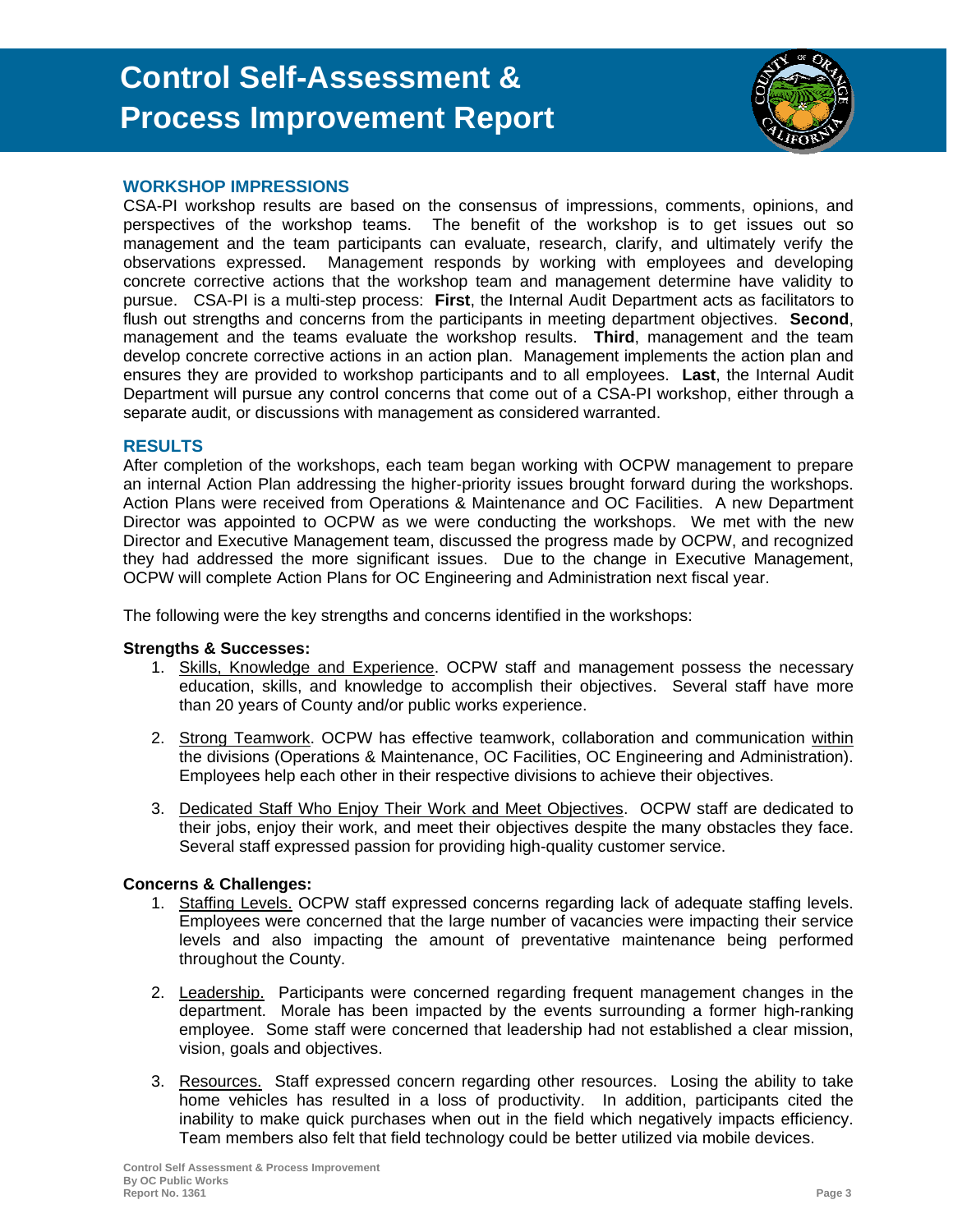

**There were no issues identified during the four workshops that warranted the Internal Audit Department pursuing any further action regarding control concerns.** We noted that OCPW Executive Management is taking the CSA-PI process seriously and is taking immediate action to address certain issues raised in the workshops.

The draft summaries of the raw and unverified comments, impressions and voting results were provided to OCPW. As such we limited distribution strictly to OCPW for use as a management tool in facilitating their internal assessment. However, because the OCPW Director is appointed and reports to the CEO, we discussed the OCPW workshops with the CEO/Chief Operating Officer (COO). The COO had read the four workshop summaries and was enthusiastic about the CSA process.

#### **CSA-PI TEAMS' EVALUATION**

At the conclusion of the workshops, facilitators ask teams to evaluate the CSA-PI process by anonymously voting on five standard quality assurance statements. The participants provided high ratings for the CSA-PI process and their individual workshops as indicated by their voting. The average scores from the 59 participants evaluating the CSA-PI process are shown below. The participants vote by selecting a numerical rating from a scale of 1 through 7. A score of 7 indicates the participants strongly agree with the statement. A score of 4 indicates they neither agree nor disagree. A score of 1 indicates the participants strongly disagree with the statement.

See the table below of Evaluation Statements for the averaged score results for the three workshops.

|                                                                   | <b>Top</b>      |              |            |
|-------------------------------------------------------------------|-----------------|--------------|------------|
|                                                                   | <b>Score</b>    | Average      |            |
| <b>Evaluation Statement</b>                                       | <b>Possible</b> | <b>Score</b> | Percentage |
| I understand the purpose of CSA-PI.                               | 7.00            | 6.76         | 96.6%      |
| The workshop helped to highlight issues significant to this team. | 7.00            | 6.64         | 94.9%      |
| was able to express my opinions freely.                           | 7.00            | 6.71         | 95.9%      |
| The Internal Audit Department facilitators did a good job.        | 7.00            | 6.88         | 98.3%      |
| I would recommend this process to other teams.                    | 7.00            | 6.86         | 98.0%      |

#### **SOME TEAM COMMENTS**

- $\checkmark$  "I believe this was a very instrumental and positive exercise and will help us in the future."
- $\checkmark$  "I like that it promoted a lot of constructive discussion amongst the group."
- $\checkmark$  "The workshop identified many things the department could improve on."
- $\checkmark$  "It was interesting to see the common themes. It will help us create a good action plan."
- $\checkmark$  "I liked the voting system. It was very helpful to see our responses graphically."
- $\checkmark$  "The workshop was very effective...we had the freedom to speak freely about important issues."
- $\checkmark$  I liked the ability to find and offer recommendations."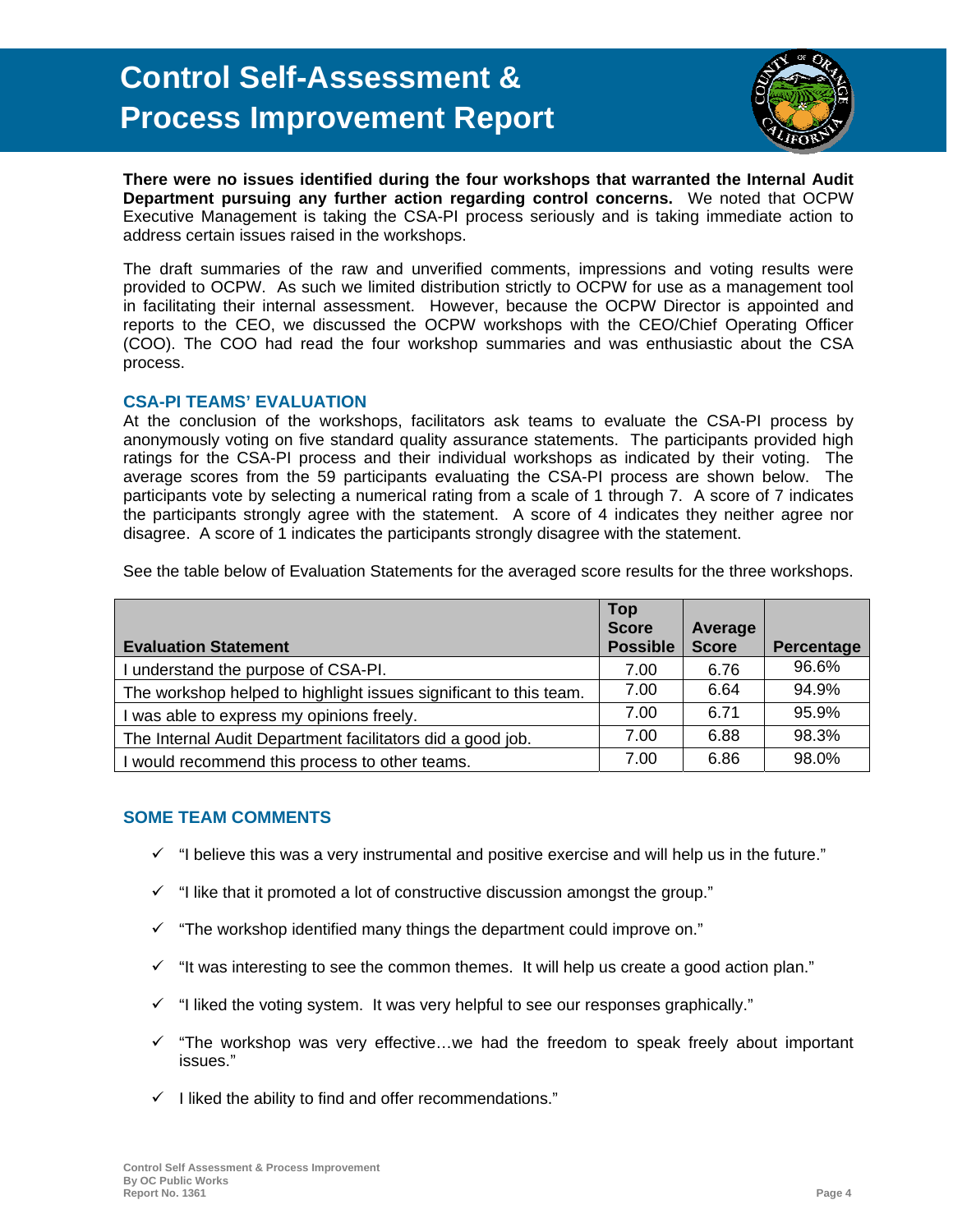

#### **ACKNOWLEDGMENT**

We appreciate the courtesy and cooperation extended to us by the personnel at OC Public Works. If you have any questions regarding the CSA-PI process, please contact me directly at 834-5475, or Mike Goodwin, Senior Audit Manager at 834-6066.

Distribution Pursuant to Audit Oversight Committee Procedure No. 1:

 Members, Board of Supervisors Members, Audit Oversight Committee Michael B. Giancola, County Executive Officer Mark Denny, Chief Operating Officer Robin Uptegraff, Assistant Director of OC Public Works Phillip Cook, Deputy Director, Facilities Design & Construction, OCPW Mary Fitzgerald, Deputy Director, Administrative Services, OCPW Kevin Onuma, Deputy Director, Infrastructure Programs, OCPW Khalid Bazmi, Deputy Director, Operations & Maintenance, OCPW Foreperson, Grand Jury Susan Novak, Clerk of the Board of Supervisors Macias Gini & Co. LLP, County External Auditor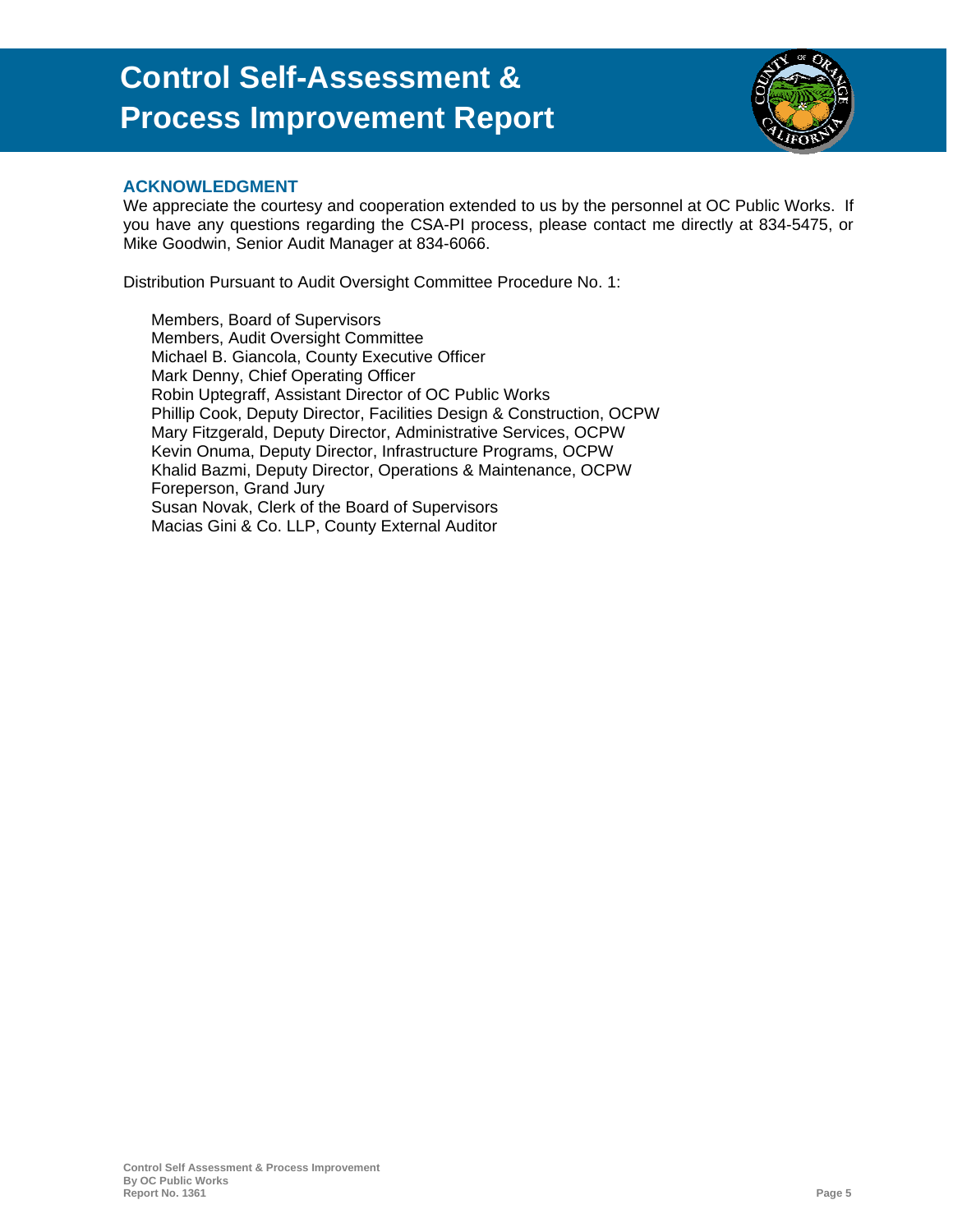

|                | <b>CONTROL SELF-ASSESSMENT /</b>                                                                                                                                                                               |
|----------------|----------------------------------------------------------------------------------------------------------------------------------------------------------------------------------------------------------------|
|                | <b>PROCESS IMPROVEMENT WORKSHOP</b>                                                                                                                                                                            |
|                | <b>OC INTERNAL AUDIT DEPARTMENT</b>                                                                                                                                                                            |
|                | Section 1 - Introduction to Control Self-Assessment/Process Improvement                                                                                                                                        |
| effectiveness. | The objective is to understand Control Self-Assessment/Process Improvement (CSA-PI) and the internal<br>control framework, as a method used by the Internal Audit Department to help work-teams assess control |
|                | Section 2 - Situation Appraisal Section (Post It Note Exercise)                                                                                                                                                |
|                | The objective is to identify your team's strengths and concerns and evaluate their relative impact on your<br>ability to meet business objectives.                                                             |
|                | STRENGTHS - Items that help us to meet our objectives                                                                                                                                                          |
| SAla           | Rate the current impact of this item on your objectives                                                                                                                                                        |
|                | 1 No Impact<br>4 Moderate Impact<br>7 High Impact                                                                                                                                                              |
| SA1b           | Rate the future benefit of this item, i.e. the benefits that would occur by further<br>application of this strength                                                                                            |
|                | 1 No Benefit<br>4 Moderate Benefit<br>7 High Benefit                                                                                                                                                           |
|                | CONCERNS - Items that hinder our ability to meet our objectives                                                                                                                                                |
| SA2a           | Rate the current impact of this item on your objectives<br>1 No Impact<br>4 Moderate Impact<br>7 High Impact                                                                                                   |
| SA2b           | Rate the future risk of this item, i.e. the future risk this item poses to the<br>objectives if it is not addressed                                                                                            |
|                | No Risk<br>1<br>4 Moderate Risk<br>7 High Risk                                                                                                                                                                 |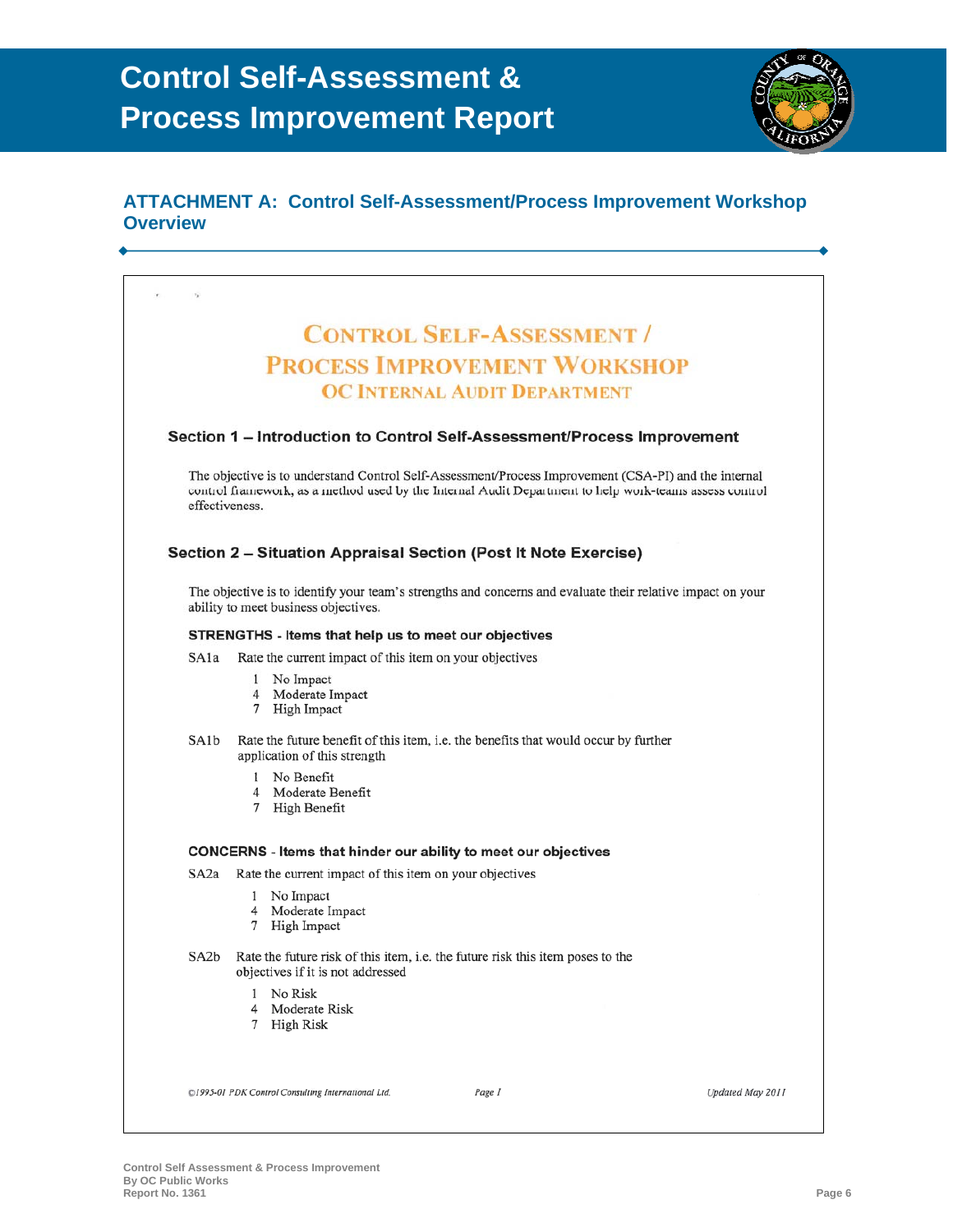

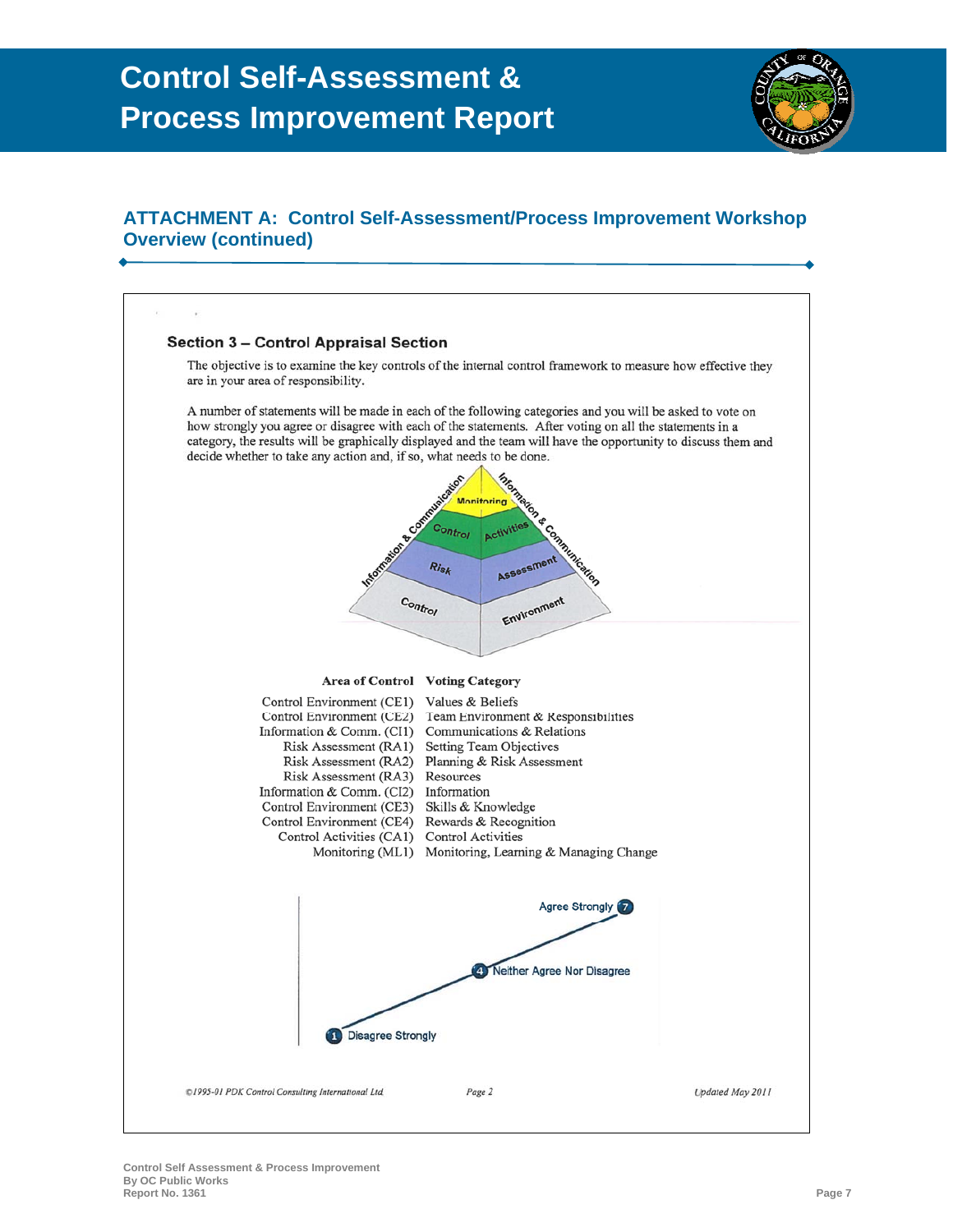

|                  | <b>VALUES &amp; BELIEFS</b>                                                                   |                      |                          |               |
|------------------|-----------------------------------------------------------------------------------------------|----------------------|--------------------------|---------------|
| CE 1a            | Our department demonstrates commitment to its mission.                                        | oo<br>$1\,2$         | 000<br>3 4 5             | oo<br>67      |
| CE <sub>1b</sub> | Our department demonstrates commitment to equity (fairness) in the workplace.                 | oo<br>$1\,2$         | aaa<br>3 4 5             | $\Box$<br>6 7 |
| CE 1c            | Our department's standards of values and ethics have been clearly<br>communicated to me.      | םם<br>$1\,2$         | 000<br>3 4 5             | םם<br>6 7     |
| CE 1d            | People in leadership positions in our department set a good example.                          | oo<br>$1\,2$         | םםם<br>3 4 5             | oo<br>6 7     |
| CE 1e            | Our department operates in an ethical manner.                                                 | $1\,2$               | <u>מם מם</u><br>345 67   | $\Box$        |
|                  | TEAM ENVIRONMENT & RESPONSIBILITIES                                                           |                      |                          |               |
| CE 2a            | We are an effective team.                                                                     | םם<br>$1\,2$         | ם בם<br>3 4 5            | $\Box$<br>67  |
| CE <sub>2b</sub> | My role and responsibility in the team is clearly understood by other team<br>members.        | oo<br>$1\,2$         | םםם<br>3 4 5             | $\Box$<br>6 7 |
| CE <sub>2c</sub> | I am empowered to carry out my job responsibilities.                                          | ᄆᄆ<br>$1\,2$         | ם בם<br>3 4 5            | $\Box$<br>67  |
| CE <sub>2d</sub> | Our team considers the effects of its actions on others.                                      |                      | aa aaa aa<br>12, 345, 67 |               |
|                  | <b>COMMUNICATION &amp; RELATIONS</b>                                                          |                      |                          |               |
| CI <sub>1a</sub> | I can discuss bad news freely with all members of our team.                                   | oo<br>$1\,2$         | ooo<br>3 4 5             | םם<br>6 7     |
| CI <sub>1b</sub> | I can discuss bad news freely with the next level of management.                              | oo<br>$1\,2$         | 000<br>3 4 5             | oo<br>67      |
| CI <sub>1c</sub> | Our team openly discusses those matters that need to be discussed.                            | $1\,2$               | aa aaa<br>3 4 5          | oο<br>6 7     |
|                  | <b>SETTING TEAM OBJECTIVES</b>                                                                |                      |                          |               |
| RA 1a            | Our team members are currently working to achieve common team objectives.                     | םם<br>$1\,2$         | ם בם<br>3 4 5            | oo<br>6 7     |
| RA <sub>1b</sub> | I have sufficient involvement in setting our team's objectives.                               | 99<br>$1\,2$         | םםם<br>3 4 5             | םם<br>6 7     |
| RA 1c            | Our team's objectives are aligned with our department's overall objectives and<br>strategies. | םם<br>$1\,2$         | ם בם<br>3 4 5            | םם<br>67      |
| RA <sub>1d</sub> | Our team's objectives are compatible with the objectives of other related teams.              | ᄆᄆ<br>$1\,2$         | 000<br>3 4 5 6 7         | oo            |
| RA 1e            | We have an effective method to resolve conflicting objectives between teams.                  | ⊔⊔<br>1 <sub>2</sub> | 999<br>3 4 5             | oo<br>6 7     |
|                  |                                                                                               |                      |                          |               |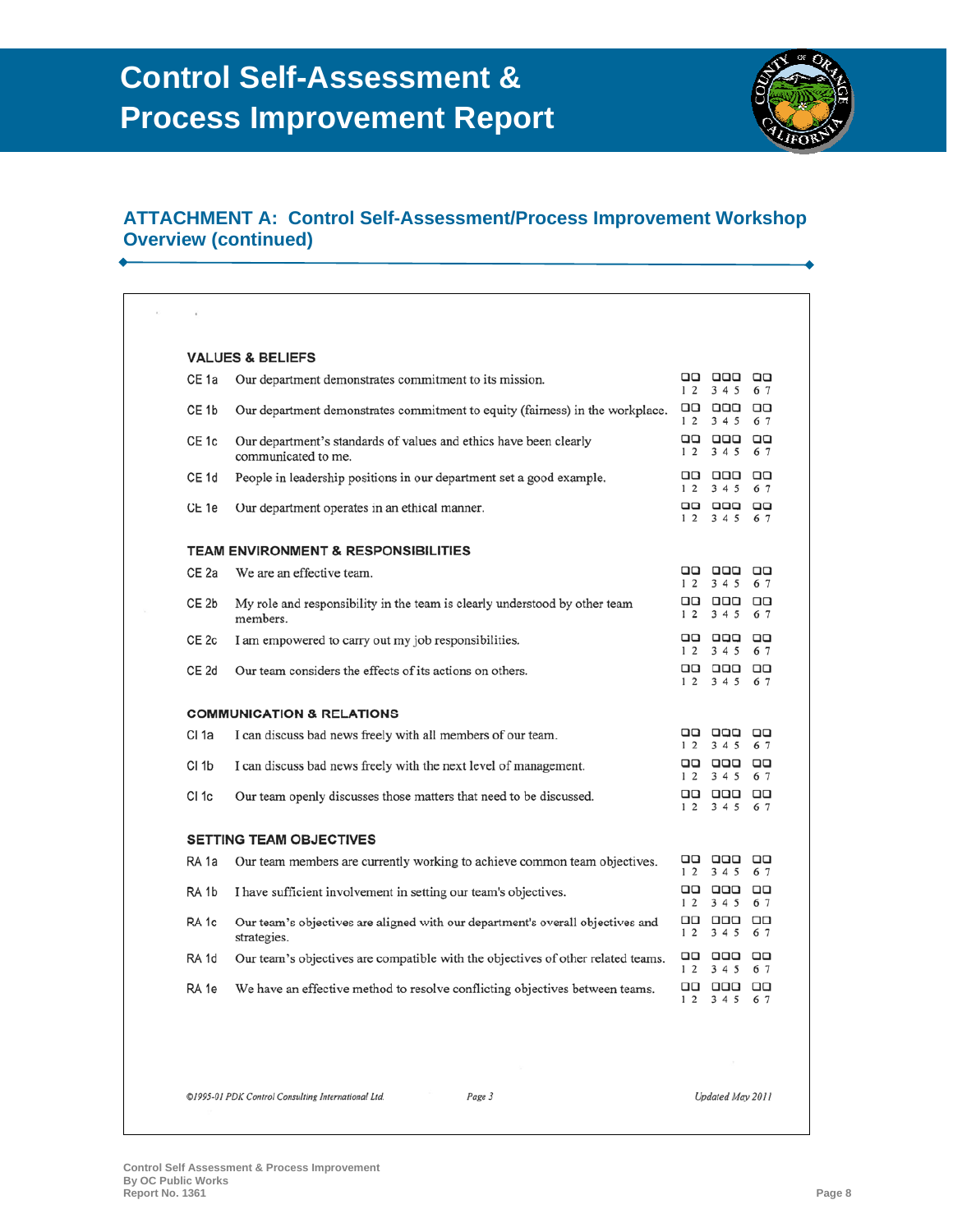

|                  | <b>PLANNING &amp; RISK ASSESSMENT</b>                                                                           |                |                                 |               |
|------------------|-----------------------------------------------------------------------------------------------------------------|----------------|---------------------------------|---------------|
| RA 2a            | I have a clear understanding of the things that could go wrong (risks) in my<br>work.                           | $1\,2$         | aa aaa aa<br>3 4 5 6 7          |               |
| RA 2b            | I understand the level of risk acceptable to the department when establishing<br>team objectives.               | $1\,2$         | םם בם<br>3 4 5 6 7              | oo            |
| RA <sub>2c</sub> | Our team effectively applies risk assessment to our business.                                                   | םם<br>$1\,2$   | 000<br>3 4 5                    | $\Box$<br>6 7 |
| RA 2d            | Our team has targets against which progress can be measured and monitored.                                      | $1\,2$         | ao aoo e<br>3 4 5               | $\Box$<br>67  |
| RA 2e            | Our team will meet its objectives.                                                                              |                | םם סם<br>12, 345, 67            | oo            |
|                  | <b>RESOURCES</b>                                                                                                |                |                                 |               |
| RA 3a            | Our planning process includes estimates of the resources required to meet our<br>team's objectives.             | 1 <sub>2</sub> | םם םם<br>3 4 5                  | oo<br>67      |
| RA 3b            | The resources our team has available will allow us to achieve our business<br>objectives.                       | oo<br>$1\,2$   | םםם<br>3 4 5                    | oo<br>6 7     |
| RA 3c            | The resources available to our team are sufficient to ensure high quality output.                               | oα<br>$1\,2$   | ם בם<br>3 4 5                   | oo<br>67      |
| RA 3d            | Our organizational structure is effective in providing the resources required to<br>meet our team's objectives. |                | <b>00 000 00</b><br>12, 345, 67 |               |
|                  | <b>INFORMATION</b>                                                                                              |                |                                 |               |
| CI 2a            | The information I need to do my job is easily accessible.                                                       | oo<br>$1\,2$   | 000<br>3 4 5 6 7                | uu            |
| Cl <sub>2b</sub> | The information systems I use are helpful to me.                                                                | $1\,2$         | םם <b>ב</b> ם<br>3 4 5 6 7      | oo            |
| CI <sub>2c</sub> | I have confidence in the accuracy of the information I receive.                                                 | $1\,2$         | םםם םם<br>3 4 5                 | oα<br>6 7     |
| CI <sub>2d</sub> | Adequate steps are taken to ensure information is safeguarded.                                                  | $1\,2$         | םם בם<br>3 4 5                  | oo<br>67      |
| CI <sub>2e</sub> | Our team has a plan to recover from a loss of information.                                                      |                | םם <b>ב</b> ם<br>12 345 67      | aa            |
|                  | <b>SKILLS &amp; KNOWLEDGE</b>                                                                                   |                |                                 |               |
| CE 3a            | I have adequate skills to do my job.                                                                            | oo<br>$1\,2$   | ם בם<br>3 4 5 6 7               | oo            |
| CE 3b            | I understand how my job inter-relates with other people/parts of the department.                                | 12             | aa aaa aa<br>3 4 5 6 7          |               |
| CE <sub>3c</sub> | I am able to provide the quality of work that is necessary to meet our objectives.                              | ᇛ<br>12        | םםם<br>345                      | oo<br>67      |
| CE <sub>3d</sub> | The overall capability level of our team is sufficient to meet our objectives.                                  | ᇛ<br>$1\,2$    | ᇛ<br>3 4 5 6 7                  | OΟ            |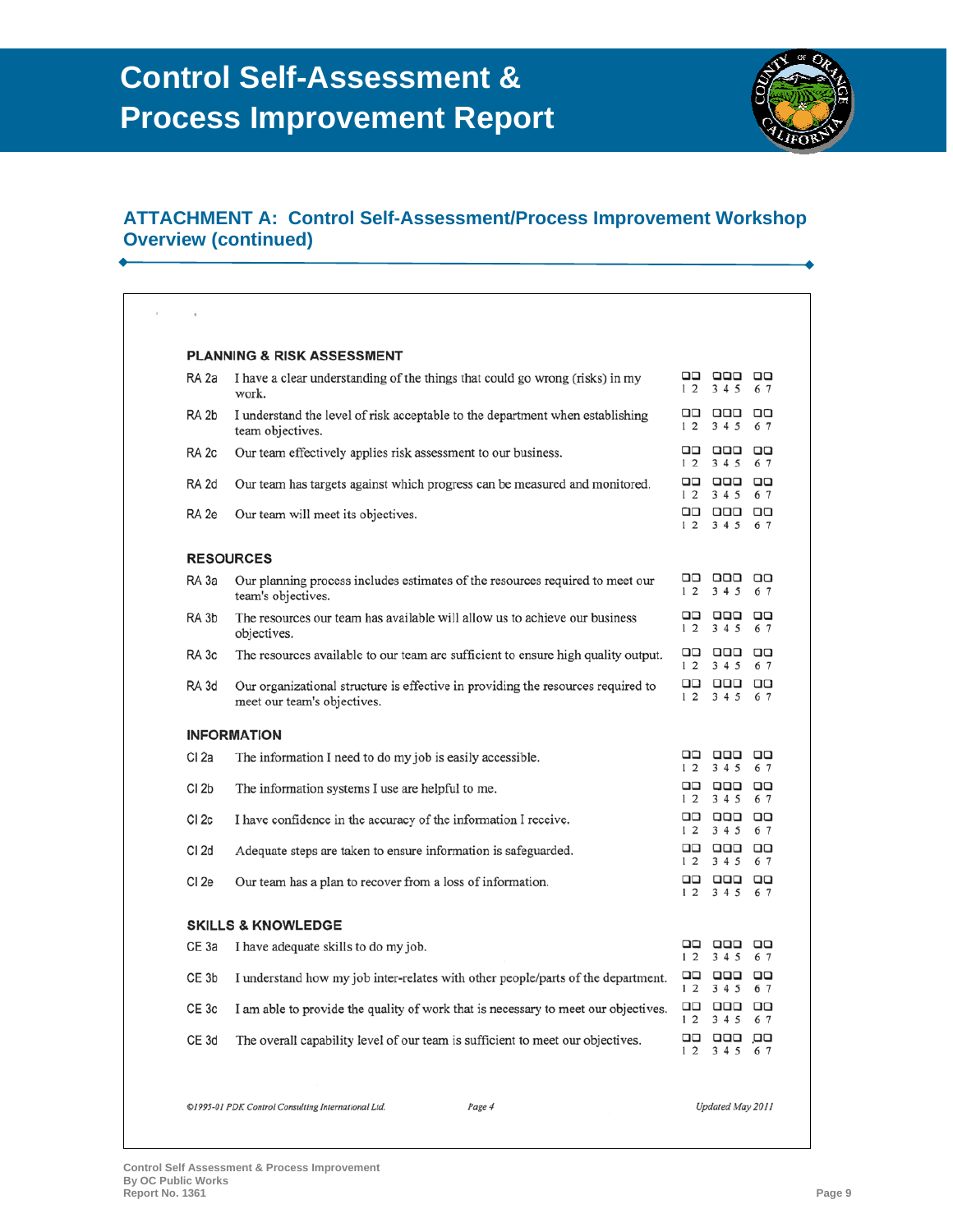

|                  | <b>REWARDS &amp; RECOGNITION</b>                                                                                         | oo                   | 000             | ᄆᄆ               |
|------------------|--------------------------------------------------------------------------------------------------------------------------|----------------------|-----------------|------------------|
| CE 4a            | I know the standards against which my performance will be measured.                                                      | $1\,2$               | 345             | 67               |
| CE 4b            | I receive adequate compensation for my performance.                                                                      | Q۵<br>$1\,2$         | םםם<br>3 4 5    | $\Box\Box$<br>67 |
| CE 4c            | I receive adequate recognition for my performance.                                                                       | םם<br>$1\,2$         | ם בם<br>3 4 5   | $\Box$<br>67     |
| CE 4d            | I enjoy my work.                                                                                                         | םם<br>$1\,2$         | 999<br>3 4 5    | $\Box$<br>6 7    |
|                  | <b>CONTROL ACTIVITIES</b>                                                                                                |                      |                 |                  |
| CA 1a            | Our team's procedures are well documented and understood.                                                                | םם<br>1 <sub>2</sub> | םםם<br>3 4 5    | $\Box$<br>67     |
| CA 1b            | Our team's procedures help ensure work is carried out effectively.                                                       | $\Box$<br>$1\,2$     | םםם<br>3 4 5    | $\Box$<br>67     |
| CA <sub>1c</sub> | Our team's procedures help ensure consistent quality of output.                                                          | םם<br>1 <sub>2</sub> | ם בם<br>345     | $\Box$<br>6 7    |
| CA <sub>1d</sub> | Our team's policies and procedures are adequate to ensure that the most<br>significant risks are effectively controlled. | uu -<br>$1\,2$       | 000<br>3 4 5    | $\Box$<br>67     |
| CA 1e            | Our team adheres to established policies and procedures.                                                                 | םם<br>12             | םםם<br>345      | $\Box$<br>6 7    |
| CA 1f            | Our team's major work processes are efficient.                                                                           | םם<br>$1\,2$         | 000<br>3 4 5    | $\Box$<br>6 7    |
|                  | <b>MONITORING, LEARNING &amp; MANAGING CHANGE</b>                                                                        |                      |                 |                  |
| ML 1a            | Our team does a good job of analyzing our results.                                                                       | uu<br>$1\,2$         | 999<br>3 4 5    | ᇛ<br>67          |
| ML 1b            | Our team measures the value of the services we provide.                                                                  | ᇛ<br>12              | םםם<br>345      | $\Box$<br>6 7    |
| ML 1c            | Our team compares our practices with other groups (internal and external).                                               | oo<br>12             | םםם<br>3 4 5    | $\Box$<br>67     |
| ML 1d            | Our team regularly analyzes external conditions that may affect our objectives.                                          | םם<br>1 <sub>2</sub> | םםם<br>345      | $\Box$<br>6 7    |
| ML 1e            | Our team periodically challenges our objectives to determine if they are still<br>appropriate.                           | םם<br>12             | ם בם<br>3 4 5   | $\Box$<br>67     |
| ML 1f            | Our team makes effective changes based on what we learn from our analysis.                                               | oo<br>$1\,2$         | $\Box$<br>3 4 5 | $\Box$<br>6 7    |
|                  |                                                                                                                          |                      |                 |                  |
|                  |                                                                                                                          |                      |                 |                  |
|                  |                                                                                                                          |                      |                 |                  |
|                  |                                                                                                                          |                      |                 |                  |
|                  |                                                                                                                          |                      |                 |                  |